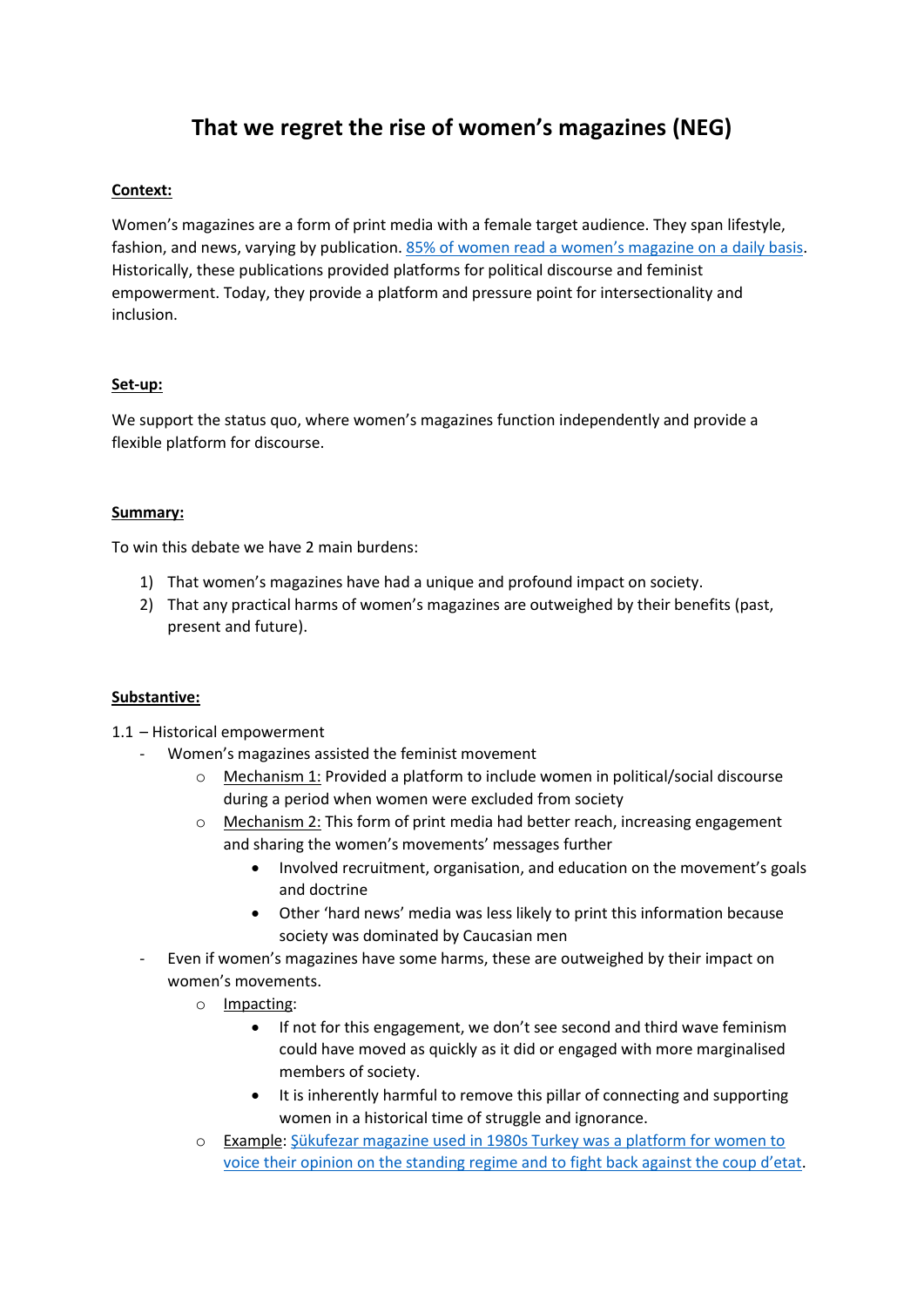- o Conflicting principles:
	- Potentially harmful messages surrounding women
		- We believe the historical advancement of the feminist movement is significantly more important than these potential messages. Even then, 1.2 and 2.1 explain that these 'harmful messages' are not present.
- 1.2 Plays key role in  $4<sup>th</sup>$  wave feminism
	- Even if 1.1 wasn't true, women's magazines provide significant benefits to  $4<sup>th</sup>$  wave feminism.
		- o Mechanism 1: Women's magazines are a platform to boost intersectionality
			- After accusations of exclusivity and misogyny, the industry changed, resulting in clear and noticeable intentions to spread more positive messages.
			- The creation of specifically targeted women's magazines (e.g. Gal-Dem for women [of colour and marginalised genders;](https://gal-dem.com/about/) [Mille World for Arab women\)](https://www.milleworld.com/contact/) generated a market for diversity in women's magazines.
			- Magazines are incentivised to represent all demographics because their readership is diverse.
			- Outcomes: Because of this shift we see more positive, realistic and intersectional representations of womanhood.
		- o Mechanism 2: Women's magazines focus on social justice issues relevant to women
			- Because women's magazines' predominant readership is women and minorities, they are best placed to discuss these groups' issues with minimal backlash
				- We see that women's magazines can discuss women's issues in politics, facilitate dialogue about mental and physical health, and open conversation about women's struggles.
				- Other 'mainstream' media with non-female audiences are wary of backlash, alienating readers or giving information not relevant to them. Thus, they are less willing to engage with women's issues.
			- Outcomes: This destigmatises women's issues in media and sends more positive messages surrounding beauty standards.
	- Thus, this is an important vessel for  $4<sup>th</sup>$  wave feminism to push for change and discuss minority issues that cannot be mirrored by other media.
- 2.1 Readers are not taught negative attitudes
	- Two-faceted:
	- Negative attitudes are actively opposed
		- $\circ$  Side proposition will mischaracterise women's magazines as archaic institutions making no effort to evolve with time or culture; we tell you that they are platforms for empowerment and discourse.
			- As explained in 1.1 and 1.2, women's magazines have consistently promoted the feminist movement, encouraging positive attitudes about women. Beyond this;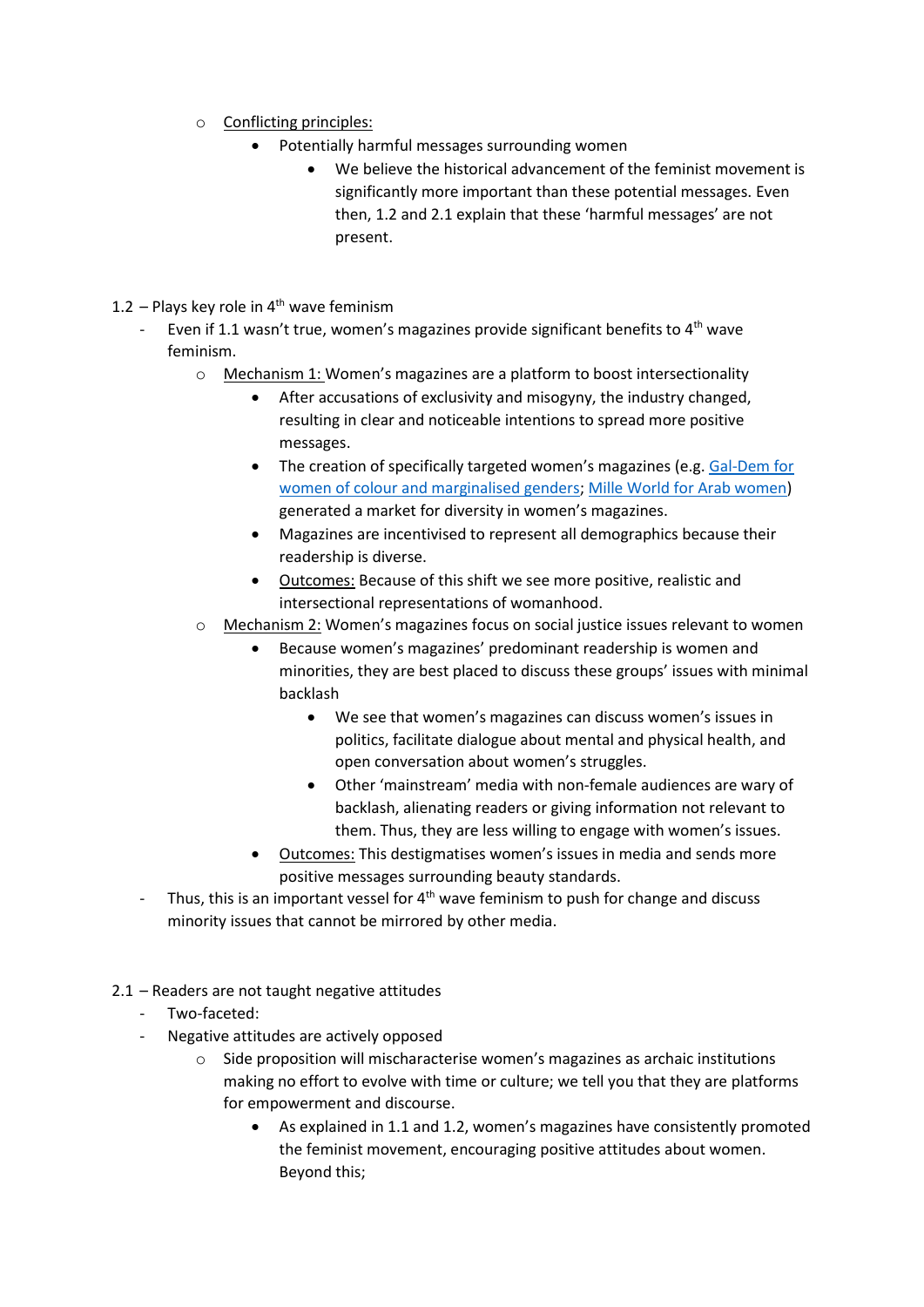- o Mechanism 1: The industry challenges exclusive ideals
	- Although in the past, negative messages may have been portrayed due to societal/cultural attitudes, this is no longer the case.
		- As outlined in 1.2, women's magazines largely promote inclusivity through realistic and intersectional depictions of womanhood.
	- The impact of historical prejudiced views can only be dismantled if magazines, and hence, readers, pressure the fashion/beauty industry to be more inclusive/intersectional.
		- While the negative attitudes from the fashion/beauty industry cannot be eradicated with women's magazines, it is better than alternative platforms (i.e. social media, where there is less critical analysis and regulation).
	- Outcomes: With women's magazines, people are more likely to engage in pressuring the greater beauty industry for change than they would without them. Hence, inclusivity can spread to other media and markets.
- Even if negative attitudes were present, readers are not affected:
	- Mechanism 2: The target audience are mature enough to have critical analysis skills to break down what is real/fake.
		- Resultant of social media and digitisation, people are increasingly cautious/critical of what they read/see; more inclined to question it.
- 2.2 Diversifies Journalism
	- It is important to have a wide range of media sources and styles to maximise reach/readership/accessibility.
	- Mechanism 1: Inclusion of women in journalism
		- o Women are underrepresented in journalism[. Studies consistently find that over 70%](https://theconversation.com/male-voices-dominate-the-news-heres-how-journalists-and-female-experts-can-turn-this-around-160209)  [of journalistic writers, publishers](https://theconversation.com/male-voices-dominate-the-news-heres-how-journalists-and-female-experts-can-turn-this-around-160209) and people quoted are male.
		- o Women's magazines are essential to ensuring women have a platform prioritising their voices and work in the industry.
	- Mechanism 2: Supports print media
		- o Women's magazines are one of the few remaining publications to be consistently printed and are unlikely to become a completely digitised sub-sector of journalism.
		- o Sustains jobs and provides another level of accessibility, ensuring that not all media becomes internet-dependent.
			- Increases inclusivity in accessing media
	- Mechanism 3: Supports 'lifestyle' journalism as an industry sub-sector
		- Lifestyle journalism is more likely to focus on diverse issues that actually affect women's daily lives
		- o This provides another level of accessibility to information that isn't solely based on 'hard news'.

## **Pre-emptive Rebuttal:**

*Promotes/Perpetuates negative attitudes surrounding women*

1) The incentive of these magazines is to not alienate their readers, so we don't believe these messages are being sent.